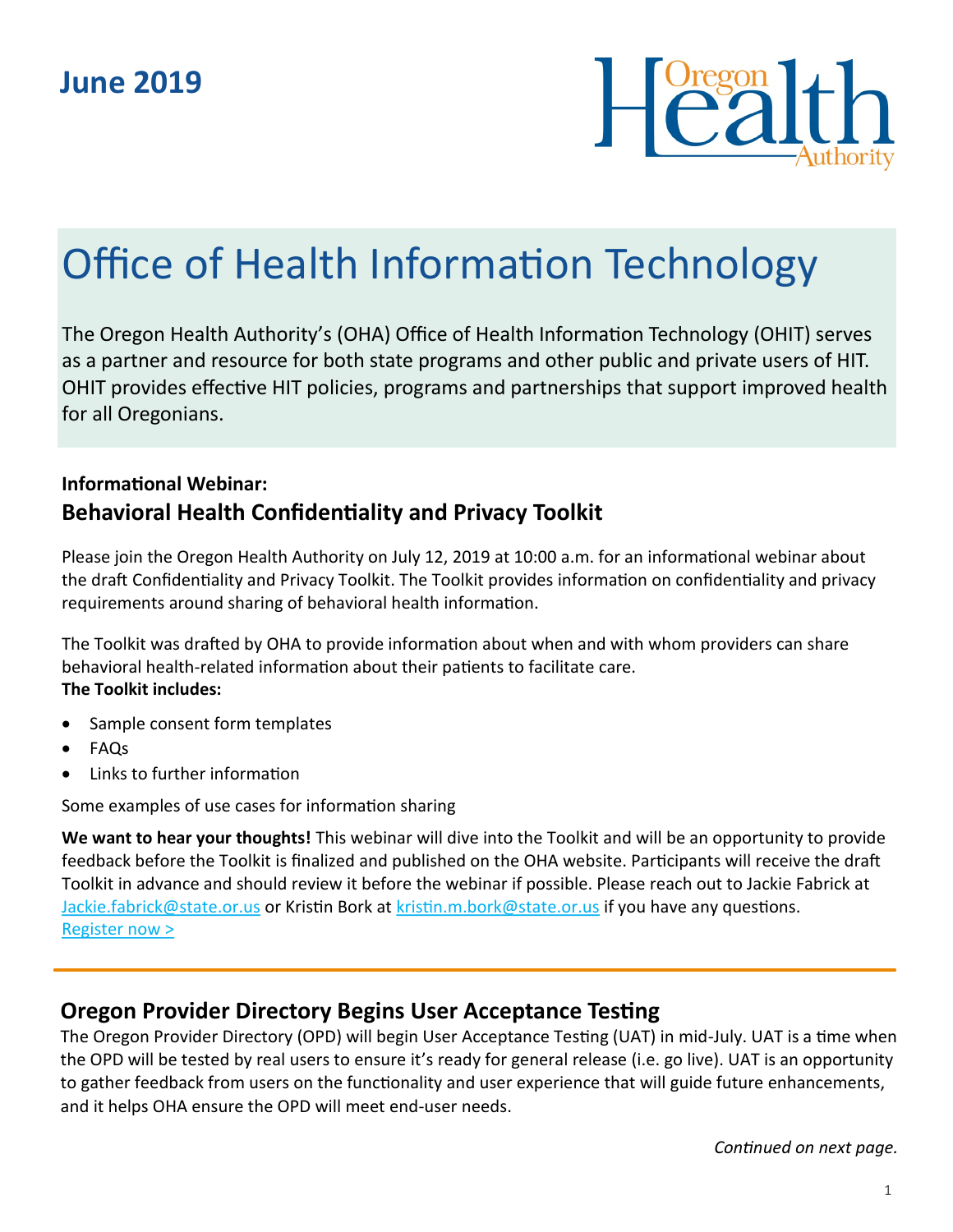



*Continued from previous page.*

Testing will be completed in two waves: the first in Portland in mid-July, and the second in Bend in mid-August. Once UAT is completed, the OPD team will continue to work with our vendors to resolve any issues brought to light during testing, and soft launch is expected to begin in fall 2019. [Learn more about UAT >](https://www.oregon.gov/oha/HPA/OHIT/Documents/OPD_UATOverview_Final.pdf) [Learn more about soft launch >](https://www.oregon.gov/oha/HPA/OHIT/Documents/OPD_SoftLaunch_Final.pdf)

[Learn more about the OPD >](https://www.oregon.gov/oha/HPA/OHIT/Pages/PD-Overview.aspx)

## **Oregon Medical Meaningful Use Technical Assistance Program Wraps Up**

The Oregon Medical Meaningful Use Technical Assistance Program (OMMUTAP) has completed its planned 3 year run. The Program helped certain Medicaid providers maximize their investments in electronic health records (EHRs), meet federal Meaningful Use requirements, and assess and address EHR-related security risks to their practice.

OHA contracted with OCHIN to provide this outreach and technical assistance. Over the course of the Program, **1,579** providers **across 373 clinics participated**. Some providers received multiple types of assistance. The Risk and Security Training Assessment proved to be the most successful component of this Program. It helped clinics directly meet a Meaningful Use requirement to be eligible for federal incentive payments and led to clinics taking action to mitigate security risks.

|     | Number of providers   Technical Assistance Selected            |
|-----|----------------------------------------------------------------|
| 24  | Certified EHR Adoption, Implementation, and Upgrade Assistance |
| 540 | Interoperability Consulting and Technical Assistance           |
| 756 | Risk and Security Training and Assessment                      |
| 264 | Meaningful Use Education and Attestation Assistance            |

[Learn more about OMMUTAP >](https://www.oregon.gov/oha/HPA/OHIT/pages/meaningful-use-technical-assistance.aspx)

## **HITOC Highlights: Outcomes of June Meeting**

The Health Information Technology Oversight Council (HITOC) had a packed agenda on June 5, 2019. HITOC members weighed in on the health equity definition that the Oregon Health Policy Board's Health Equity Committee is developing and explored the differences between HITOC's role and the HIT Commons' role in supporting health IT in Oregon.

*Continued on next page.*